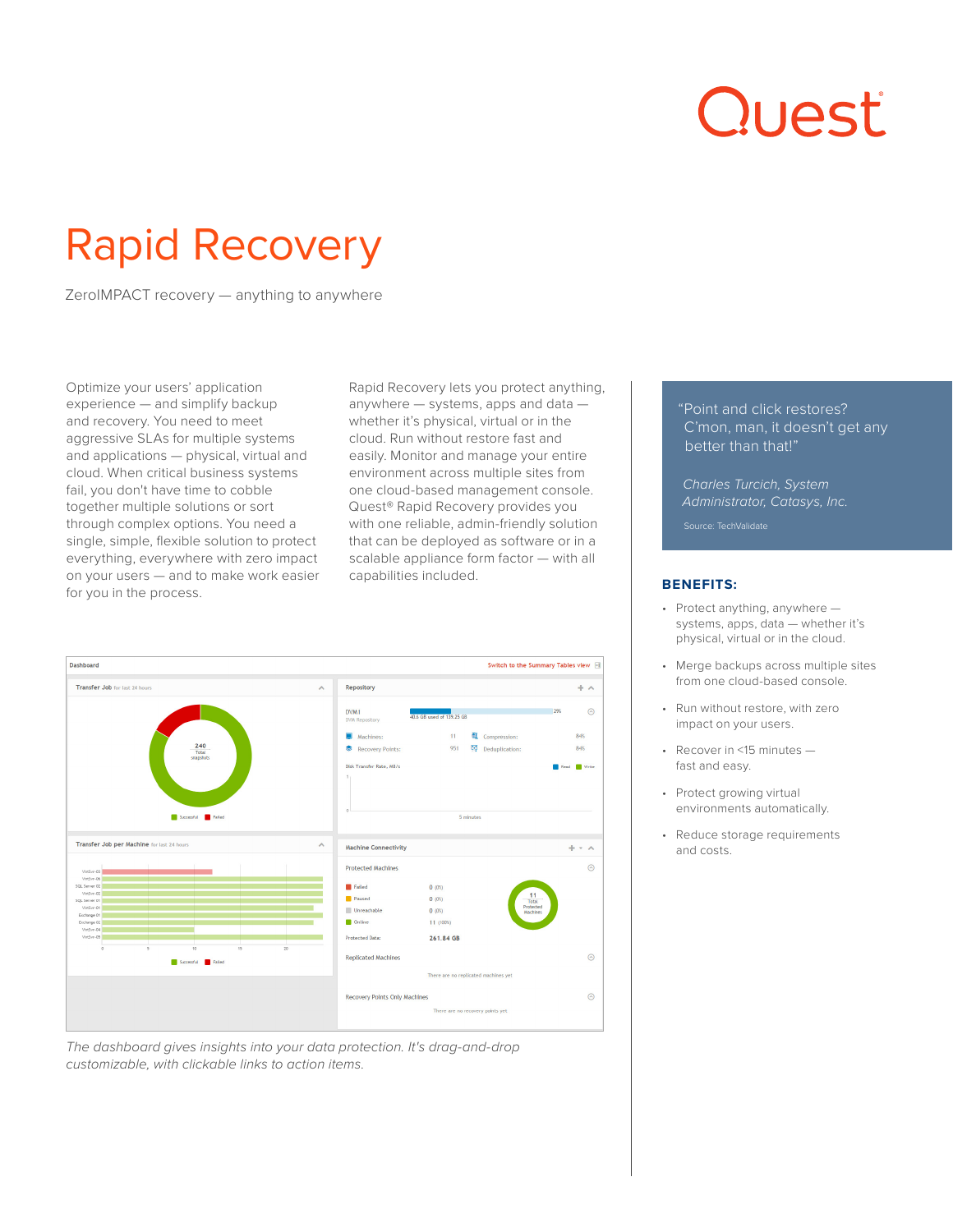Using Rapid Recovery, you can:

- Recover whole systems, your apps and their data — even terabytes of data — in less than 15 minutes.
- Ensure zero impact on your users by presenting them with the data they request instantly, during restores, as if the outage never happened.
- Ensure system, application and data availability everywhere: physical, virtual and cloud.
- Protect growing virtual environments automatically.
- Connect to all the leading public clouds simply and easily.
- Match data protection to your needs, using agent-based and agentless backup — all in one solution.
- Lower costs all capabilities are included in one solution.
- Manage and configure your data protection in just a few clicks simplified processes and one friendly, comprehensive management interface.

Rapid Recovery provides everything in one simple solution. Avoid having to shop around or pay extra to get the capabilities you need. Stop juggling multiple solutions and eliminate time spent learning and using multiple interfaces.

#### **FEATURES**

- **Cloud Archive —** Archive your static data to Microsoft Azure, Amazon S3 and Glacier, Rackspace, Google or any OpenStack provider. Expand your recovery options by directly mounting archives for simple bare-metal restore and file-level restore.
- **Rapid Snap for Applications —** Use incremental forever snapshots to capture an entire application and its relevant state, up to every five minutes, for complete application and system recovery with nearzero RTOs and aggressive RPOs. Benefit from application-consistent protection for Microsoft Exchange, SQL and Oracle 12c.
- **Rapid Snap for Virtual —** Achieve easy, scalable protection for your growing virtual environment by protecting VMware and Hyper-V VMs without disrupting applications and users. Enjoy agentless protection for Microsoft Exchange and SQL running in a VM.
- **Live Recovery —** Restore operations near-instantly with an RTO of minutes.
- **Verified Recovery —** Perform automated recovery testing and verification of backups to ensure that the file systems, Microsoft Exchange and SQL Server instances you back up will be recovered.
- **Universal Recovery —** Restore at any level, from a single file, message or data object to a complete physical or virtual machine, even to dissimilar hardware.
- **Virtual Standby —** Continually send updates to a virtual machine that can be activated in the event there's an issue with the primary machine.
- **Easy DRaaS in Azure —** New! Create virtual standby machines in your Azure account in just a few clicks for easy and reliable disaster recovery as a service.
- **Replication —** Easy, configurable replication of your backups to one or more target Rapid Recovery Cores anywhere — on premises, remote, or in public or private clouds.
- **Compression and deduplication —** Get up to a 90 percent reduction in requred storage capacity compared with the size of the protected data, using integrated inline fixed block deduplication and built-in optimized compression.
- **File Search-and-Restore Wizard —** Search the recovery points of a protected machine, and find and restore individual files to your Rapid Recovery core directly from the search results.
- **Changed-block tracking —** Track changes at the block level, backing up only the data that has changed, to ensure optimal performance.
- **Quest QorePortal™ —** Access centralized management, reporting and dashboards for multiple Rapid Recovery cores and sites. Administer your backups from anywhere, anytime, with the Quest hosted management console.
- **FIPS certification —** Meet governmental data security requirements; the Rapid Recovery Crypto Module certification is 140-2 Level 1.
- **All-inclusive software —** Lower your costs with no extra charges for replication, Virtual Standby and all the other advanced capabilities.

Rapid Recovery provides everything in one simple solution. Avoid having to shop around or pay extra to get the capabilities you need.

### **JUAST**